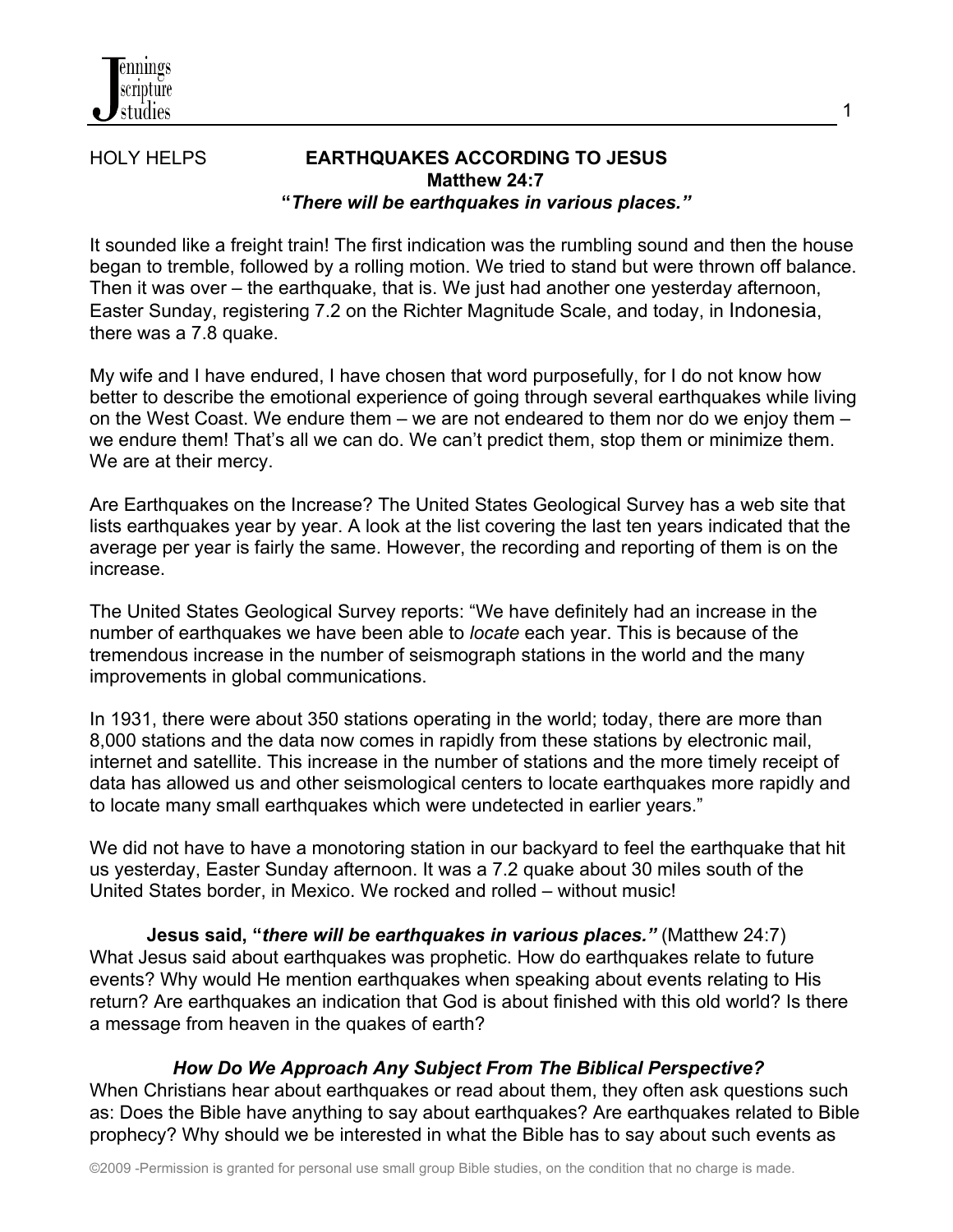famines, volcanic eruptions, tsunamis, earthquakes, etc.? Is it so that we can make sensational predictions and/or advance our own private agendas? Or, do we genuinely want to understand from God's perspective what in the world is going on? In asking these questions we should be clear about our motive.

#### *Curious Minds Want To Know.*

There are those who want to have answers simply because "inquiring minds want to know." They are curious about what the Bible has to say about any subject, just as they are curious about what the current political gossip is or what the latest news headline is. They have no intention of relating the information that they might glean from such knowledge to their lives in a sanctified sense. They want information but have no interest in the information being formational. They are inquisitive but remain insensitive to spiritual truth.

## *Contentious Minds Want To Know.*

Sadly, there are, among Christians as well as the population in general, persons who want to know simply to be able to argue better! They are always into controversal issues and enjoy fussing, fueding and fighting. Paul the Apostle wrote to Timothy saying, *"Don't have anything to do with foolish and stupid arguments, because you know they produce quarrels."* (2 Tim.2:23)

## *Conscentious Minds Want To Know.*

The contemporary, conscentious Christian wants to know God's view about disturbing events so that they can live more consecrated lives and intelligently communicate God's perspective. Peter's reason for studying cataclismic events in the light of Bible truth is as follows: *"Since all these things will be dissolved, what manner of persons ought you to be in holy conduct and godliness."* (2 Peter 3:11)

The Christian should study the Bible in order that there might be certainty and conformity of life to the purposes and plans of God. We should apply the knowledge gleaned from the Bible, about whatever God reveals about the hereafter, to life here and now.

#### *Predictions of Earthquakes In The Bible*

Various scriptures in both the Old and New Testaments refer to the occurrence of earthquakes as being a factor in the end times. Some of those passages are as follows:

In his description of the Day of the Lord, a phrase that refers to the coming judgments on the earth, Isaiah writes that *"Men will flee to caves in the rocks and to holes in the ground from dread of the LORD and the splendor of his majesty, when he rises to shake the earth."*  (Isaiah 2:19)

In Isaiah 13:13 is this prophetic picture of global judgment: *"Therefore I will shake the heavens, and the earth will move out of her place, in the wrath of the LORD of hosts and in the day of His fierce anger."*

A further description of catastrophic events is recorded in Isaiah 24:19, 20 as follows: *"The*  earth is violently broken, the earth is split open, and the earth is shaken exceedingly, the *earth shall reel to and fro like a drunkard."*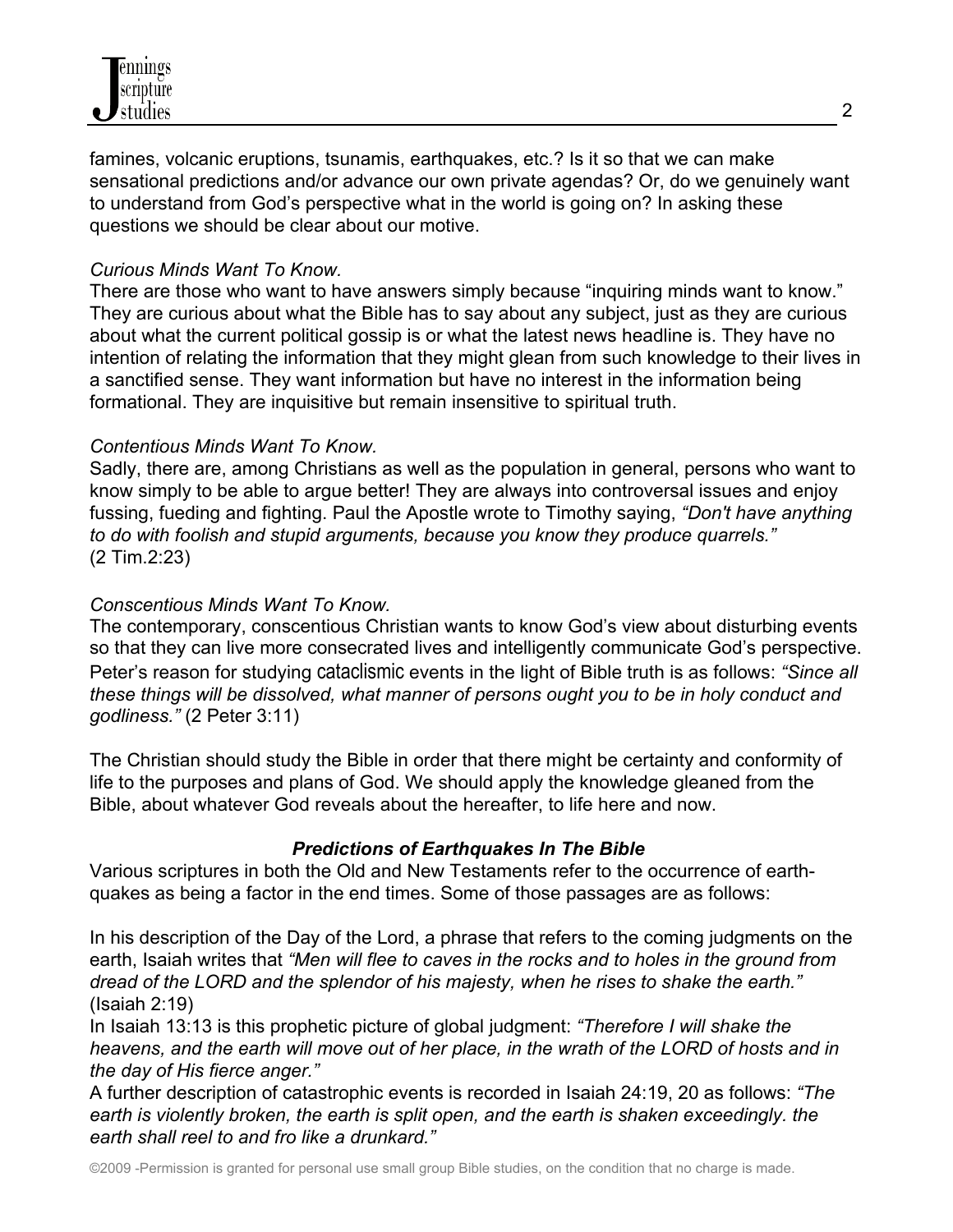

Isaiah presents one other sobering scenario in which an earthquake will occur. He says that in the end times armies will surround Jerusalem and God will intervene to defend the city. Here are his words: *"The LORD Almighty will come with thunder and earthquake and great noise, with windstorm and tempest and flames of a devouring fire."* (Isaiah 29:6)

When we put these statements together it is obvious that the ultimate focus of these prophecies is yet future, because they have not been fulfilled to date. It is also apparent that when that day to which Isaiah refers comes, earthquakes will be one of the features of the chaos that will take place.

Isaiah is not the only prophet who talks about earthquakes at the time of the end of life on earth as we now know it. Jeremiah, speaking of the same period of time has this to say: *"I beheld the mountains, and indeed they trembled, and all the hills moved back and forth."* (Jeremiah 4:24) Haggai's prophecy is: *"I will shake the heavens and the earth." (Haggai 2:21)*

Zechariah describes one of these earthquakes in vivid language *"Behold, the day of the LORD is coming, and your spoil will be divided in your midst. For I will gather all the nations to battle against Jerusalem ….. then the LORD will go forth and fight against those nations, as He fights in the day of battle. And in that day His feet will stand on the Mount of Olives, which faces Jerusalem on the east. And the Mount of Olives shall be split in two, from east to west, making a very large valley; half of the mountain shall move toward the north and half of it toward the south." (Zechariah 14:1-4)*

In the book of the Revelation of Jesus Christ, there are 5 horrendous earthquakes that occur as part of God's judgment upon the world of unbelievers *after* the removal of the church at the Rapture. (Rev. 6:12; 8:5; 11:13; 11:19) Concerning the last mentioned earthquake it is recorded: *"There was a great earthquake, such a mighty and great earthquake as had not occurred since men were on the earth."* (Rev.16:18)

#### *And Now, Earthquakes According to Jesus*

When are the "*end times*"? The end times began with the birth of Jesus Christ. Hebrews 1:1 & 2 tells us that *"In the past God spoke to our forefathers through the prophets at many times and in various ways, but in these last days he has spoken to us by his Son."* With the coming of Christ, the count-down to the end of time began. When Jesus was talking with His disciples in Matthew 24, He was referring to the time of the end.

Keep in mind that Jesus is speaking in Matthew 24 in the context of His return with reference to Israel and the Great Tribulation. He is speaking of His return *with* His church, not *for* His church. He is speaking of His coming "*with power and great glory"* (Matt. 24:30) which is the second phase of His Second Coming. Enoch prophesied of this event as follows: *"Behold, the Lord comes with ten thousands of His saints, to execute judgment on all, to convict all who are ungodly among them of all their ungodly deeds which they have committed in an ungodly way, and of all the harsh things which ungodly sinners have spoken against Him."* (Jude v.14, 15)

©2009 -Permission is granted for personal use small group Bible studies, on the condition that no charge is made. There are only three verses in the Gospels that mention earthquakes. Each is a quotation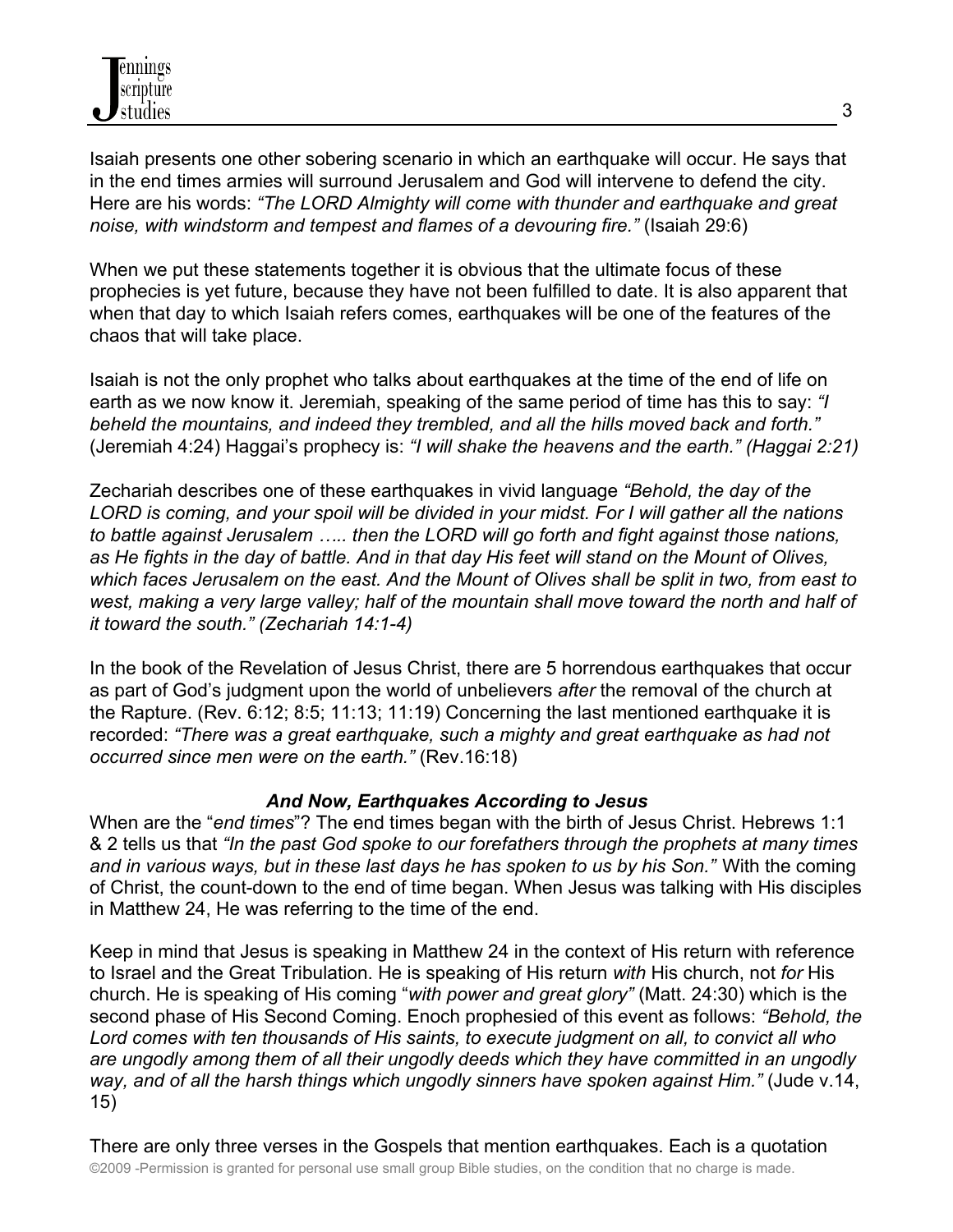from Jesus. The references are: Matt. 24:7; Mark 13:8; Luke 21:11. Best known is Jesus' own prediction already cited but repeated here: "*There will be earth-quakes in various places."* (Matthew 24:7) He did not say that there will be more earthquakes. However, in Luke's account of Jesus' prediction, he writes, *"And there will be great earthquakes in various places, and famines and pestilences; and there will be fearful sights and great signs from heaven."* (Luke 21:11)

Luke adds the word "*great"* which is the Greek word "*megas*" from which we get our English word "mega." It means "exceedingly great, the greatest, large, loud, mighty, strong." The word for *"earthquake*" in the Greek is "*seismoi"* from which we get the English *"seismology"* and "*seismograph.*" The Greek word means a violent shaking or commotion and includes not only the idea of an earthquake but all that is associated with it – landslides, avalanches, fires, floods, famines, pestilences, etc.

Jesus use of the word "*great*" is significant. While He did not say that there would be more earthquakes, He did say that there would be more "*great"* earthquakes. This is indeed very interesting. So much is couched in that one word.

The United States Geological Survey reports that in the ten years, 2000 – 2009, there have been 285,082 recorded earthquakes workdwide or an average of slightly over 28,500 per year. Of this number, there was an average of 4,256 earthquakes in the United States per year. Most of them are of the unfelt variety.

According to long-term records (since about 1900), we have had an average of about 17 major earthquakes in the world  $(7.0 - 8.0)$  per year and great earthquakes  $(7.0 +)$  are on the increase. We are not having more earthquakes, however, earthquakes of magnitude 7.0 or greater seem to be becoming more numerous. Is this cyclical or a signal?

In 2001 in the first 96 days there were 2 magnitude  $7 +$  earthquakes worldwide. In the first 96 days of 2010 there have been 8 magnitude 7+ earthquakes worldwide. Some seismologists say that some years have seen more earthquake activity than others and that there is no pattern that can be established from such data.

#### *Terra Firma isn't so "firma"!*

What are we to make of the scriptural statements about earthquakes? The most obvious answer, it seems to me, is that there are earthquakes every day in various places, an average of 78 per day or 28,500 per year! These devastating shakings are not a figment of the imagination. Great destruction, loss of life and unimaginable hardship, in some cases, are the aftermath of these real events. Should we say, "Well, that's just the way things are. It happens all the time. Let's just ignore them and go on with life as usual?" Or, should we give consideration to the accumulated evidence in the Bible that these, and other horrendous happenings, these disturbances in the natural world, could be attention-getting occurrences?

Jesus warned that throughout history, international discord widespread famines, devastating diseases among humans and earthquakes would shatter the tranquility of mankind. Sometimes the outlook might be bleak, but the Christian should never forget that God is still on His